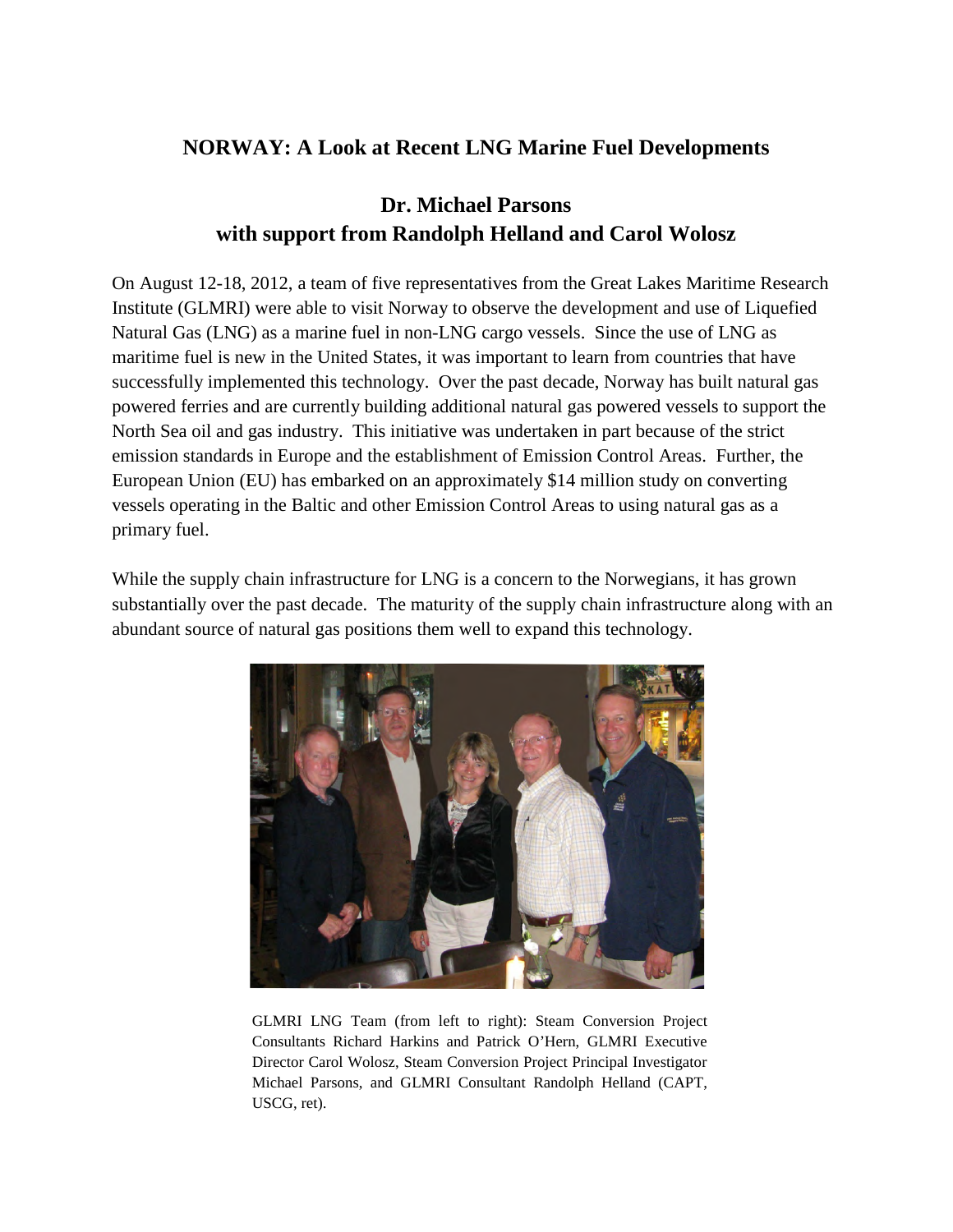The goals of the GLMRI visit were to observe the propulsions plants of vessels with both single fuel LNG and dual fuel LNG and Marine Diesel Oil (MDO) gas engines and discuss LNG marine fuel developments with representatives of the building shipyards, operating companies, engine manufacturers, classification society and national regulators. The trip was based in Bergen, Norway, and included side visits to Halhjem, Alesund, Ulsteinvik, Haugesund and Oslo. Members of the team were able to accomplish the following:

- Tour the Rolls-Royce factory building and testing single fuel LNG gas engines in Bergen, Norway
- Tour the single fuel LNG engine propulsion plant onboard the operating Fjord1 ferry *MV Raunefjord*
- Observe refueling of the LNG supply tanks at the Halhjem, Norway ferry terminal from truck
- Observe the LNG bunkering of the *MV Raunefjord* at the Halhjem, Norway ferry terminal
- Tour the dual fuel LNG engine plant onboard the nearly completed Eidesvik platform supply vessel *Viking Princess*
- Meet with Norwegian Maritime Authority personnel who regulate Norwegian LNG vessels in Haugesund, Norway
- Visit the Kleven Verft shipyard, Ulsteinvik, Norway, during the final weeks of building the *Viking Princess*
- Visit the Fiskerstrand shipyard, near Alesund, Norway, builder of the latest Fjord1 single fuel LNG ferry *MV Boknafjord*
- Meet with Det Norske Veritas classification personnel involved in LNG vessel development and approval in Oslo, Norway.

The Norwegian hospitality and openness was outstanding and the visit was able to accomplish all goals and exceed expectations. The team is indebted to the U.S. Maritime Administration (LNG Study project sponsor), the many organizations and individuals who assisted in the planning of this visit and those who met with the team during the visit.

The team was able to ride and tour the propulsion plant of the ferry *MV Raunefjord* operated by Fjord1during transits between Halhjem and Sandvikvag, Norway. Three LNG fueled ferries delivered in 2006 and 2007 now operate on this critical link along Norwegian highway E39 between Bergen and Stavanger. These double-ended ferries are 129.8 m long with a capacity of 212 cars, 22 trailers, and 587 passengers. They are equipped with integrated electric plants with a dual propeller (pusher and puller) rotating thruster located at each corner of the hull. They can make 21 knots on three thrusters and 23 knots maximum using all four. The ferries have Rolls Royce Bergen single fuel LNG gas engine generator sets with a total capacity of 6180 ekW. They are built using the classification society Det Norske Veritas emergency shut-down safety design concept since these early engines did not have double-wall piping all the way the cylinder heads.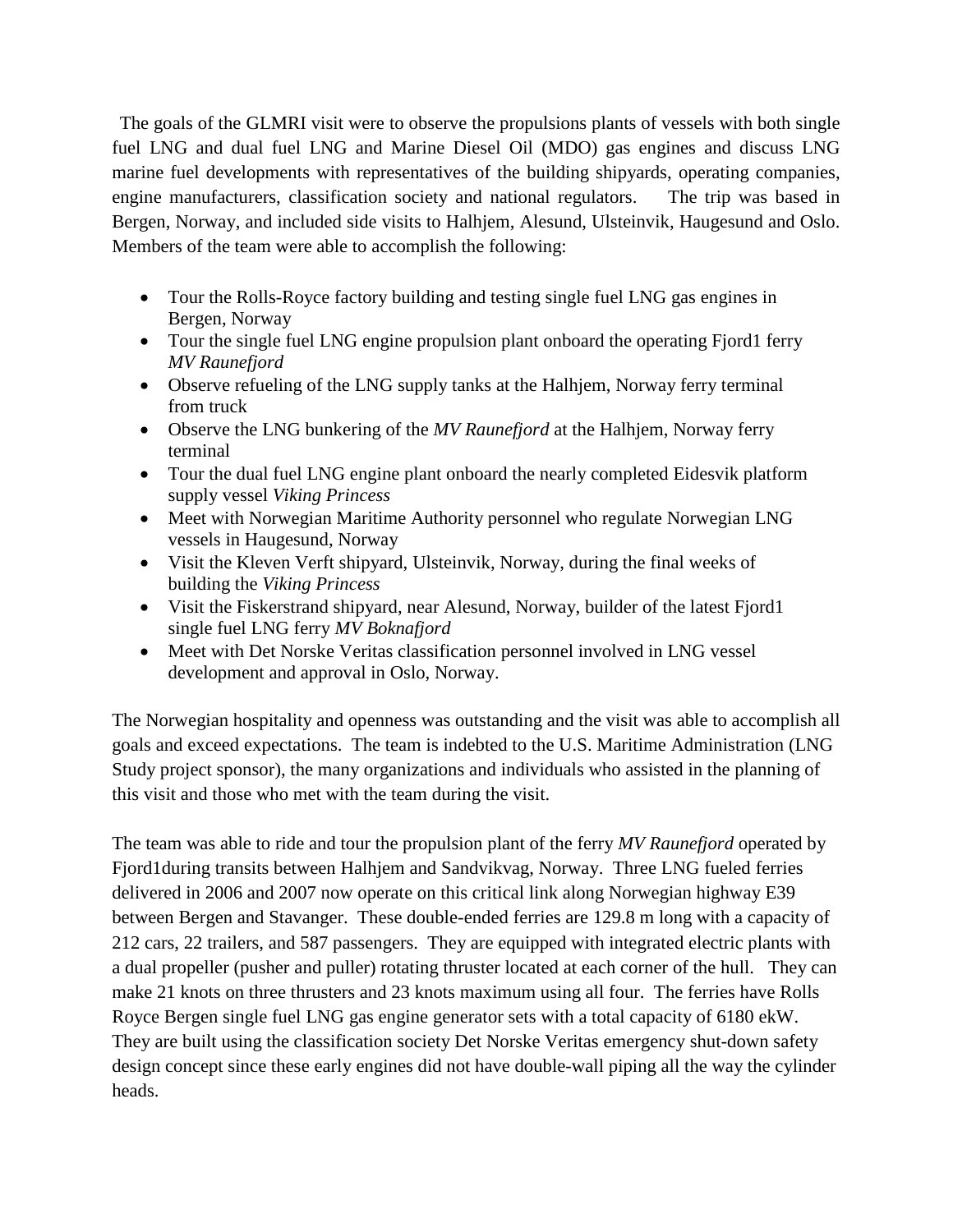

Single fuel LNG ferry *MV Fanafjord*, sister ship Dual fuel LNG Platform Supply Vessel



of the *MV Raunefjord*, underway *MV Viking Princess* at Kleven Verft shipyard

Vessels toured during GLMRI LNG visit to Norway

Team members were able to observe the transfer of LNG from a road truck to the two 500  $m<sup>3</sup>$ dedicated shore storage tanks at the Halhjem ferry terminal. It was note worthy that these tanks were located only a few feet behind a resort marina. Transfer was accomplished during normal daytime hours. They were also able to observe the bunkering of the *MV Raunefjord* from these tanks later that night. Bunkering was undertaken at night so that no vehicles or passengers would be onboard at the time.



Dedicated 500  $m<sup>3</sup>$  LNG storage tanks at ferry terminal in Halhjem, Norway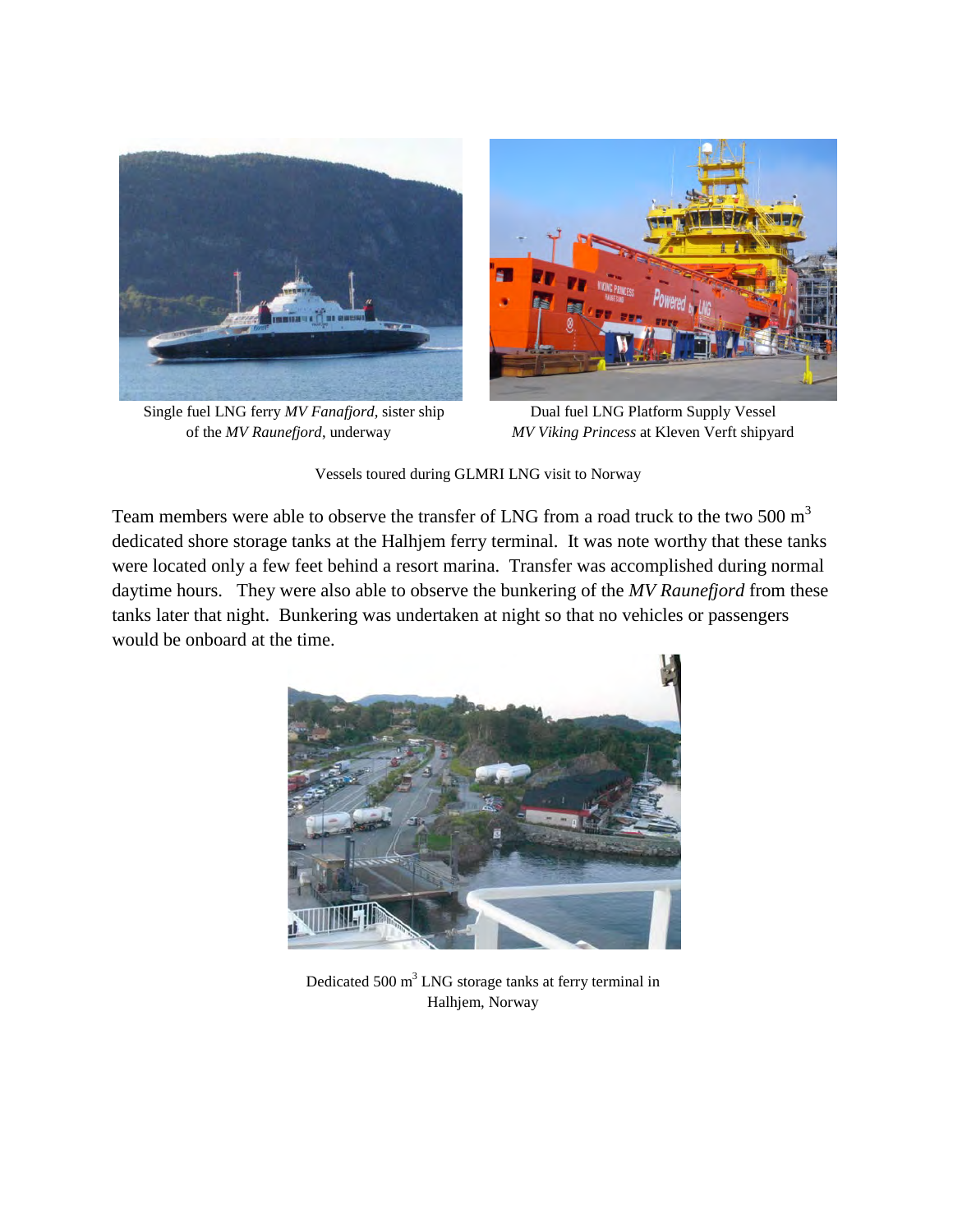

Resupply of LNG storage tanks from a road truck

The steam conversion project team members were also able to tour the propulsion plant of the nearly completed Eidesvik Platform Supply Vessel *Viking Princess* in the Kleven Verft shipyard. The vessel was christened by the Crown Princess of Norway in Bergen September 14, 2012, five weeks after the visit, and is now supplying platforms in the North Sea. The vessel is 89.6 m long with an integrated electric plant supplied by two Wärtsilä dual fuel 6L34DF generator sets and two smaller Wärtsilä dual fuel 6L20DF generator sets. These four generators produce a total output of 7332 ekW. The vessel already had LNG onboard and was operating one of its smaller dual fuel generators on MDO for shipboard power at the time of the visit. The ship is equipped with two rotating dual propeller thrusters aft and two bow thrusters and an azimuthing thruster forward for use in dynamic positioning. The *MV Viking Princess* was built using the Det Norske Veritas inherently safe engine room design concept since these engines have double-wall piping all the way the cylinder heads.

The primary government agency that has jurisdiction over commercial shipping is the Norwegian Maritime Authority (NMA). NMA has similar authorities to the U.S. Coast Guard in that they are responsible for ensuring Norwegian vessels meet the highest level of safety and environmental standards, that mariners are properly qualified (licensing), and that foreign ships that enter Norwegian ports and territories meet applicable international rules.

Norway adopted IMO Resolution MSC 285(86), Interim Guidelines For Gas-Fuelled Engine on Ships and all Norwegian flagged ships must comply with those standards. Specifically, regulation No.1218 of 9 September 2005 addresses construction and operation of gas-fueled passenger ships (more than 12 passengers) and Regulation No. 644 of 17 June 2002 addresses cargo ships with natural gas fueled combustion engines. For other ships (entitled Unclassified ships), gas related matters not regulated by NMA are to comply with Det Norske Veritas (DNV) rules currently in force for gas-fueled engine installations.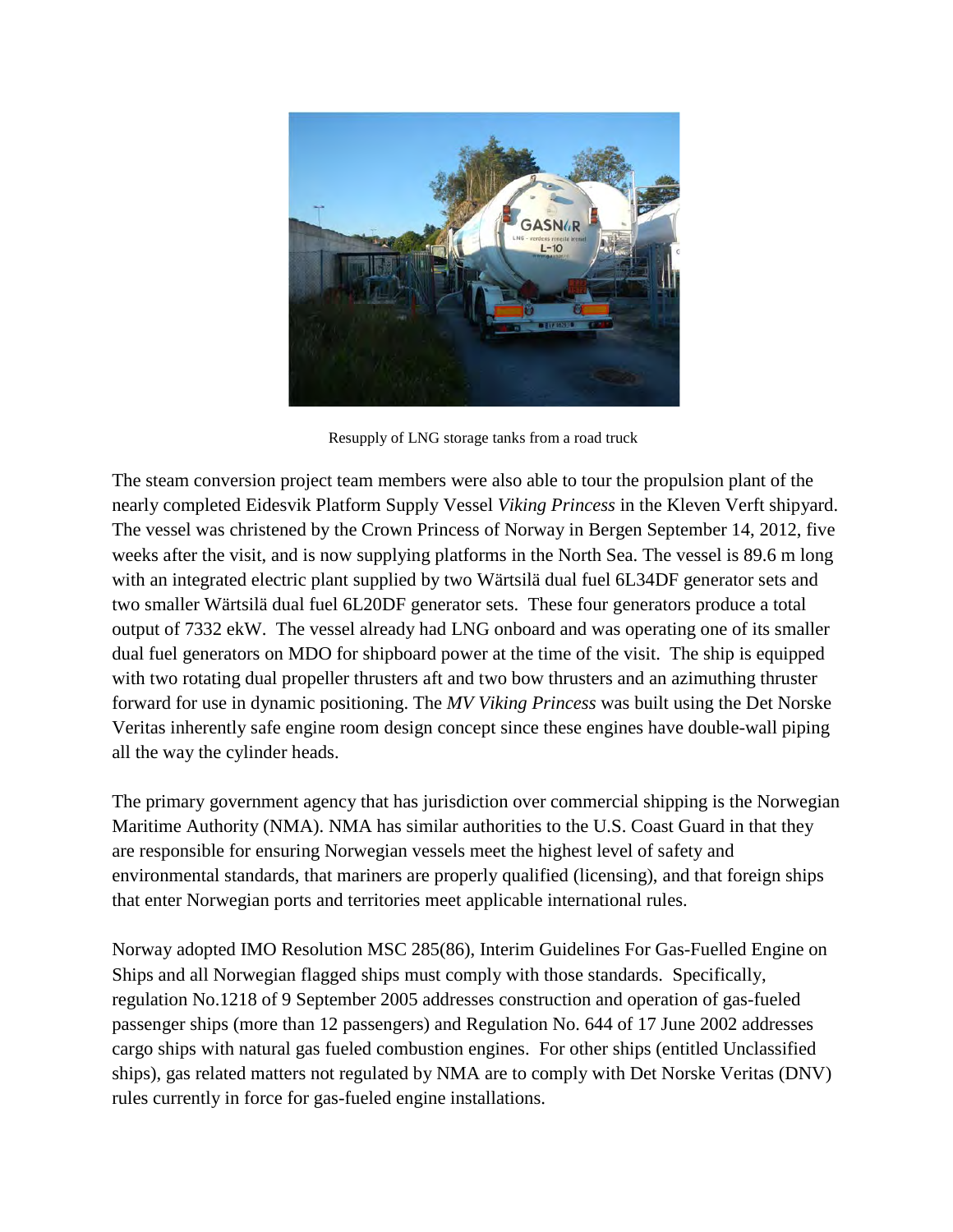

Wärtsilä dual fuel 6L34DF generator set onboard the PSV *Viking Princess* with double-walled gas supply line in yellow



Steam Conversion Project Consultant Richard W. Harkins in LNG storage tank room in the *MV Viking Princess*